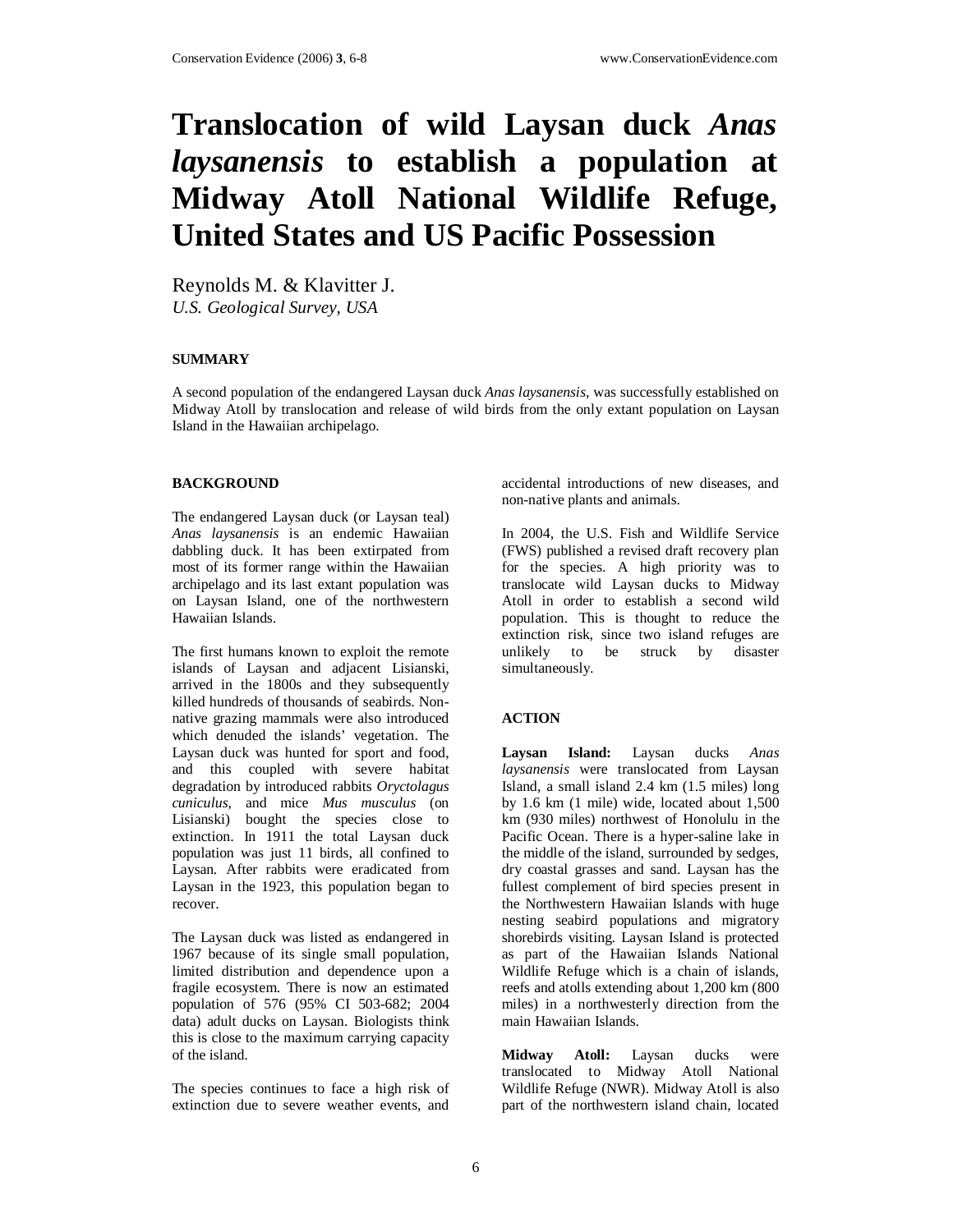approximately 2,000 km (1,250 miles) westnorthwest of Honolulu. The island's habitat comprises dense upland vegetation, shrubs, tall grasses, sedge wetlands and fresh water seeps. The 8 km (5 mile) diameter atoll was chosen as a Laysan duck reintroduction site for several reasons: it lies within its presumed historic range; it is free of introduced rats *Rattus* spp. (rats, accidentally introduced during World War II, were eradicated by 1997 after the atoll was designated a National Wildlife Refuge) and other predators; it provides the logistical feasibility for post-release monitoring of translocated ducks; and there was potential for pre-release habitat restoration.

**Habitat restoration:** U.S. Fish and Wildlife Service staff and volunteers at Midway Atoll NWR spent 18 months preparing the site for the arrival of the ducks. The first step in site preparation was the removal of non-native ironwood trees *Casuarina equisetifolia* and verbesina *Verbesina encelioides* plants, followed by the excavation of nine shallow freshwater seeps. Fresh water seeps were vegetated with the native sedges makaloa *Cyperus laevigatus* and many-spike flatsedge *Cyperus polystachyos*. In addition, 2,400 native bunch grass *Eragrostis variabilis* plants (used by the ducks for nesting on Laysan) were planted.

**Duck aviaries:** Fourteen aviaries were constructed using shade cloth. The aviaries measured 100 square feet, and held two ducks each.

**Selection of individuals for translocation:** A total of 42 mostly non-sibling post-fledgling juvenile ducks were captured on Laysan Island, and in October 2004 and 2005 made a 2-day boat ride to Midway. Candidate ducks were selected during reproductive monitoring on Laysan and fitted with a radio-transmitter to facilitate capture the night before translocation. Criteria for selection were based on weight, sex (a relatively even male-female ratio was desired), health, age and family history (a single duckling from each brood). Removal of the birds from Laysan Island was deemed not be a threat to the viability of the source population as pre-breeders were targeted, and the population on Laysan was high (close to, or at, carrying capacity) at the time of the removals.

**Translocation of Laysan ducks:** The birds were transported by boat chartered by the Hawaiian Islands NWR. Each duck had its own transport cage placed in their own cabin

aboard the vessel. During this critical step of the translocation phase, the birds were fed, watered and treated by biologists and a veterinarian every 10-12 hours. After 50 hours, the ducks arrived on Midway Atoll. They were held in the aviaries for 2-14 days in order to restore body condition with high calorie commercial duck mash, and giving time to become accustomed to local prey items available on Midway. Some birds improved, and others lost, body condition in the aviaries. Those that did not appear to adjust to commercial diet or appeared stressed in the aviary were released within 48 hours. Ducks were given a flight feather trim, and released with their aviary mate in groups of 2-4 at fresh water seeps. Release groups were monitored closely for 48 hours before the next pair was released. Supplemental food was provided several times per week for the first two months after release.

**Monitoring:** A radio-transmitter was attached to each bird in order to monitor their movements, behaviour, breeding and survival. The birds were also observed at distance using spotting scopes to prevent disturbance.

# **CONSEQUENCES**

**Survival:** Nineteen of the 20 Laysan ducks brought to Midway in 2004 were alive and doing well in their new surroundings in June 2005. One fatality was caused by an interaction with an aggressive albatross (Diomedidae). Of the 20 ducks translocated in 2004, only six were females. A second translocation in 2005 was able to improve the sex ratio.

**Nesting success:** By 2005, five of the six females were nesting. This was unexpected as the females were young (Laysan ducks do not typically breed successfully until two years old) and lacked experience. By June 2005, females on Midway had produced nests with 10, 9, 8, 6, 6, and 5 eggs (average 7.3 eggs). The average clutch size on on Laysan Island is 3.8 eggs. It is suspected the larger clutch sizes on Midway were due to the abundant food availability. By December 2005, 11 ducklings had fledged.

**Conclusions:** To date the translocation of Laysan ducks on Midway Atoll appears to have been successful. Translocation with both quick and slow releases (2-14 days), prerelease flight feather trimming to prevent immediate off island dispersal, creation and